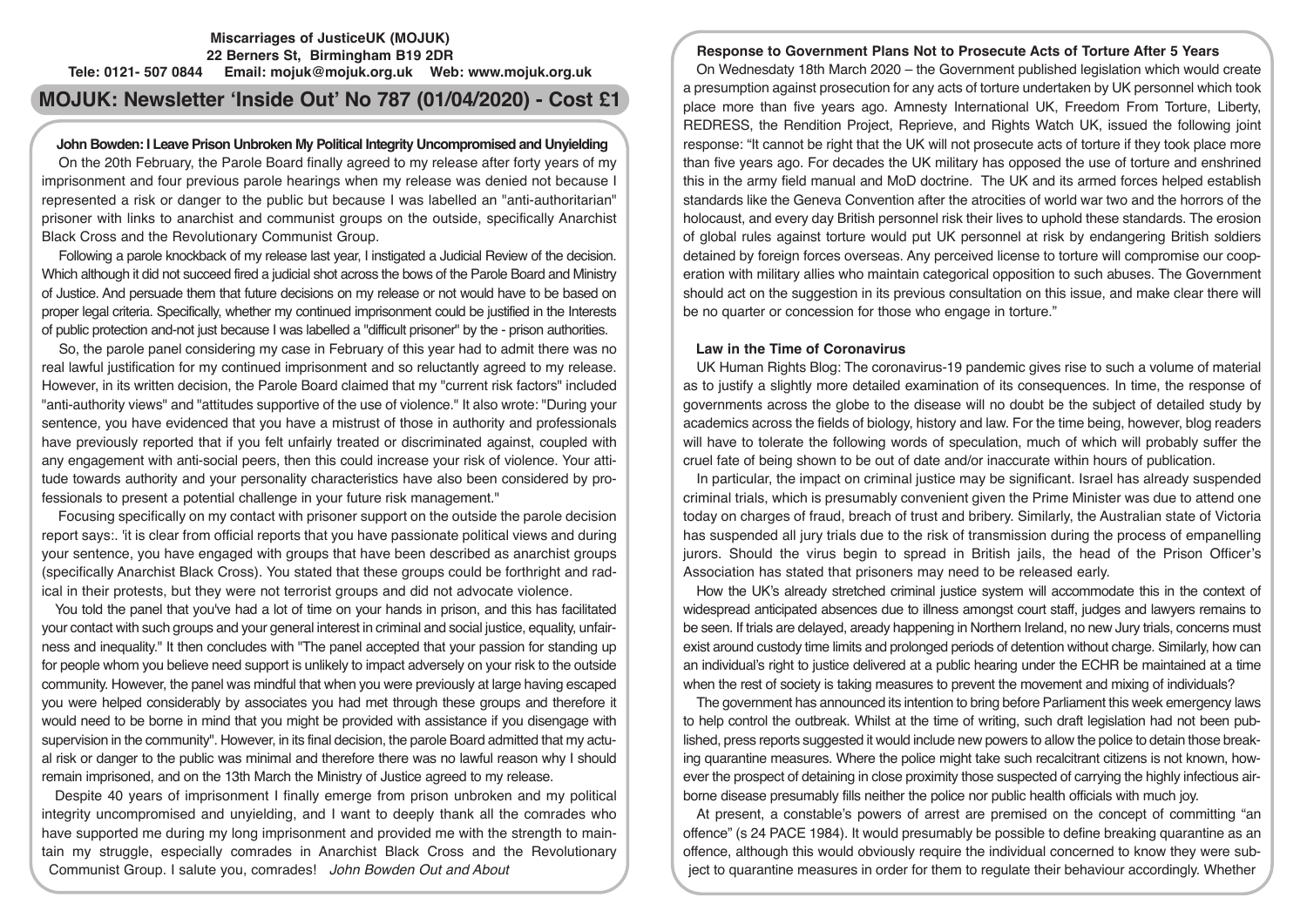or not such a status would be imposed upon them (i.e. by a doctor telling the patient they were to be legally quarantined) or, as the government introduced last week, by the patient selfidentifying as subject to quarantine, would be fundamental to how the legislation functions.

The former would likely exert a heavy burden on medical staff, reducing the number of people subject to quarantine and limiting its effectiveness as a public health tool. The later approach, thus far the one employed by the government, would require the citizen to conduct their own assessment of whether or not their behaviour is criminal against a set of medical criteria with which the majority are likely to be unfamiliar. Unlike most criminal offences, the unacceptability of which are usually reflected in a degree of consensus across society, such an exercise would require the individual to assess their conduct on a matter which previously would have been within the field of personal judgement rather than criminality. The scope for innocent infringements in asking people to assess whether their cough is "new and persistent" would thus seem high.

An alternative would be to introduce legislation akin to s 136 of the Mental Health Act 1983, affording novel powers to the police to remove those they consider unwell. Such an approach would not however be without its own problems. If the purpose is to dissuade mentally competent citizens from breaking quarantine, it would seem sensible to attach a punishment or deterrence to non-compliance. The Mental Health Act quite rightly does not function in this way. Furthermore, the MHA 1983, broadly speaking, acts as an instrument by which people can be removed from free society and committed for treatment because the very nature of their condition makes their consent to such a process unreliable. How similar legislation would act for a physical condition, and how those detained for breaking quarantine could be held and for what purpose, is unclear.

Quarantine measures are not the only legal sphere in which the impact of Covid-19 is being felt. The Guardian reported that cleaners at a hospital in Lewisham walked out over pay, however tensions were heightened because of the risk posed by the disease. Employers have a responsibility to protect employees under health and safety legislation from dangers in respect of the work they do, yet personal protective equipment in hospitals is in short supply. The outbreak raises the question of what steps are reasonable for employers to take to protect their workers. S 100(1)(d) of the Employment Rights Act 1996 establishes that where an employee is dismissed for leaving work or refusing to return in circumstances where the employee reasonably believed there to be a serious and imminent danger, it will constitute unfair dismissal. Will a doctor, or a nurse, be in breach of their contract if they refuse to work? Is a higher standard expected of those individuals than say, a hospital cleaner, or a waiter in a restaurant?

It may be that ultimately, whilst employment law confers protection on such individuals, their own professional regulators do not. It is not hard to imagine the General Medical or Nursing and Midwifery Councils holding their members to a higher standard than that required by their employment contracts, and deeming those who have fallen below it to have brought the profession into disrepute. Many members of the public might consider such an approach to be quite reasonable. Yet could such an analysis extend to other professions with similar regulators? Would a teacher who felt keeping schools open in an epidemic was unreasonable and refused to teach be subject to disciplinary proceedings? Or a lawyer who refused to attend a public hearing?

In particular, the impact on criminal justice may be significant. Israel has already suspended criminal trials, which is presumably convenient given the Prime Minister was due to attend one tomorrow on charges of fraud, breach of trust and bribery. Similarly, the Australian state of Victoria has suspended all jury trials due to the risk of transmission during the process of empanelling jurors. Should the virus begin to spread in British jails, the head of the Prison Officer's Association has stated

that prisoners may need to be released early. How the UK's already stretched criminal justice system will accommodate this in the context of widespread anticipated absences due to illness amongst court staff, judges and lawyers remains to be seen. If trials are delayed, lready happening in Northern Ireland, no new Jury trials), concerns must exist around custody time limits and prolonged periods of detention without charge. Similarly, how can an individual's right to justice delivered at a public hearing under the ECHR be maintained at a time when the rest of society is taking measures to prevent the movement and mixing of individuals?

As with speculation concerning the public health response, a lot of this is conjecture. The outbreak may worsen, or it may settle down. What seems likely however is that the next few months will bring numerous challenges, and the fleet footed responses required will likely require a radical departure from previous norms.

## **Secret Policy Change by CPS Cut Number Of Rape Trials**

Owen Bowcott and Caelainn Barr, Guardian: A legal challenge over alleged changes to Crown Prosecution Service policy on bringing charges in rape cases has been dismissed by the high court. The judges, Dame Victoria Sharp, president of the Queen's Bench Division, and Lord Justice Singh, denied permission for the case to proceed to a full hearing on Tuesday. The challenge by a coalition of victims' organisation sought to prove that the CPS had raised the bar for charging suspects in rape cases. The high court heard arguments that there had been a "precipitous drop" in the number of rape cases brought to trial due to a secret and unlawful change in policy adopted by the CPS.

The CPS adopted an internal conviction rate target of 60% of cases charged and became increasingly risk averse although it consulted with no one outside the organisation about the new approach, Phillippa Kaufmann QC told judges. Her application on behalf of the End Violence Against Women Coalition follows concern over steep falls in rape charges and convictions in recent years at a time when an increasing number of women have been making rape complaints to police.

"This change [in policy] was brought about in secrecy and no one was told even afterwards," Kaufmann told the court. The changes were introduced from late 2016 after an internal review by the CPS's director of legal services, Gregor McGill, it was alleged. It resulted in refresher training of prosecutors that in effect abandoned the established policy of a what is known as a "merits-based approach" to assessing whether to charge suspects in rape cases, Kaufmann said. "The easiest way to [raise the conviction rate]," she added, "is to whip out those cases that are a bit weaker … No one knew about it until it was leaked by an individual inside the CPS." The consequence, Kaufmann said, was that some prosecutors reverted what had been known as the bookmakers' approach – guessing the probability of a jury convicting on the evidence and becoming reluctant to press ahead with more difficult rape cases.

However, the CPS, which successfully, resisted the challenge, argued that courts should not become "an arbiter of prosecutorial policy". In written submissions, lawyer for the director of public prosecutions (DPP), Max Hill QC, said it was factually wrong to allege that prosecutors have now adopted a "bookmaker's test" approach. The CPS maintained that the courts should dismiss the claim at this preliminary stage and not proceed to a full judicial review of the arguments. "There has not been a change in policy," Tom Little QC, for the DPP, told the court. "The fall on conviction rates is due to a far wider range of factors involving the police that are now the subject of a government review."

Rape victims who donated to the legal challenge, because they felt failed by the CPS, are set to see their donations go towards the institution's legal costs. The CPS is pursuing legal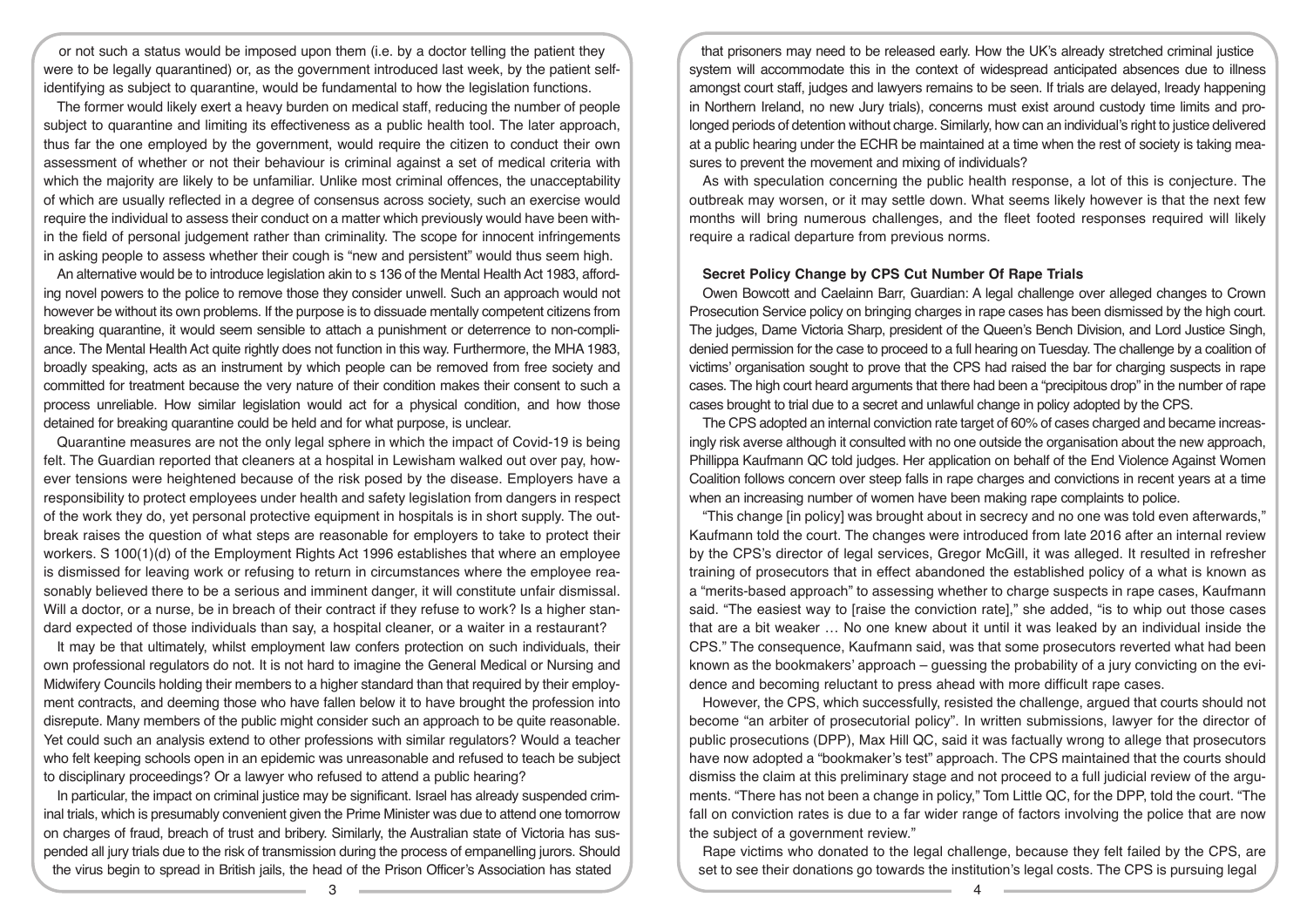costs against the women's rights' charity the End Violence Against Women Coalition, and asked for a request to cap legal costs to be denied. The CPS were awarded £35,000 –  $£41$ , 000 in legal costs by judges ruling on the request for a judicial review into the claims.

The coalition's director, Sarah Green, said: "We have no regrets about bringing this case. It was the right thing to do, and it was entirely necessary to challenge our justice system institutions when they are failing to keep women safe and deliver access to justice. "We have been approached by so many women who have been let down by the CPS as we prepared this case. We know there are really serious problems. But instead of working with us, the CPS chose to fight us. "It is a long way from the kind of leadership we need in our public institutions The CPS is arguably failing to keep with the times on expectations for justice after sexual violence. The situation as it is cannot hold, it amounts to the effective decriminalisation of rape."

The charity received hundreds of donations, many for £10 and £20, via a crowd justice campaign ahead of the hearing. Many messages left with the donations were from women who said they had been raped but denied justice. One donor wrote: "Having been through the system myself and being failed on every level I so wish you every success." Under the anonymous donation of £10, someone simply wrote: "I never got justice." The legal challenge also received £10,000 from the family of Jill Saward, the Ealing rape victim who became a leading figure in the fight against sexual violence.

Harriet Wistrich, director of the Centre for Women's Justice, who supported the claim, said: "We are deeply, deeply disappointed that [the judges] didn't see there was a basis on which the case arguable. "We feel they were just not prepared to grapple with all the detail and ultimately they saw it as a factual dispute. The court was not prepared to get involved." Wistrich said they were considering appealing against the ruling at the court of appeal. "We don't see this as a loss because we think we won in the court of public opinion." On the heavy costs of £41,000 imposed on the claimants, she added: " It's astounding that the CPS have pushed for as much in costs against a small women's charity."

## **Right to Silence in Cases of Contempt**

Christopher Sykes, Doughty Street Chambers: The Court of Appeal hashanded down judgment in Andreewitch v Moutreuil [2020] EWCA Civ 382. The courts have long since recognised the "absolute right of a person accused of contempt to remain silent" (Comet v Hawkex [1971] 2 QB 67). The Andreewitch judgment establishes that a judge must warn alleged contemnors of that right before they give oral evidence. The dispute between Mr Andreewitch (PA) and Ms Moutreuil (MM) arose from family proceedings. In brief, MM applied to have PA committed for contempt due to his alleged breach of a freezing order. PA attended the contempt proceedings as a litigant in person. The judge strove for procedural fairness but did not warn PA of his right to silence. PA went on to give oral evidence that harmed his case. The judge subsequently ruled that PA had indeed been in contempt.

PA argued on appeal that the judge should have warned him of his right to silence before he gave oral evidence. Counsel for MM argued that the absence of this warning was a technical fault, especially since PA was an experienced litigant. That fault did not invalidate the fairness of the proceedings. I argued on behalf of PA that the right to silence is at the heart of fair procedure. It is an essential safeguard that should be available to all alleged contemnors, but especially litigants in person.

The Court found in favour of the Appellant: 16. The starting point when striking the balance in this case is the duty upon a court hearing committal proceedings to ensure that the accused person is made aware that they are not obliged to give evidence and also warned that adverse

consequences or inferences may arise from exercising the right to silence. Those messages may indeed contain a tension, but what matters is that the choice of how to proceed belongs to the litigant and not to the other party or to the court. This is of particular importance when the litigant is unrepresented, and it does not apply any the less to the seasoned litigant in person, or to the litigant who appears eager to enter the witness box. The last mentioned individual may be the one who most needs to be reminded of his or her rights. [W]hat matters is that the choice of how to proceed belongs to the litigant and not to the other party or to the court.

Andreewitch is significant for emphasising that the court must ensure an alleged contemnor is clearly warned of their right to silence. Those who hear the warning may decide it is better to stay silent and be thought to be in contempt, rather than speak up and remove all doubt. "78. Before any court embarks on hearing a committal application, whether for a contempt in the face of the court or for breach of an order, it should ensure that the following matters are at the forefront of its mind: (1) There is complete clarity at the start of the proceedings as to precisely what the foundation of the alleged contempt is: contempt in the face of the court, or breach of an order. (2) Prior to the hearing the alleged contempt should be set out clearly in a document or application that complies with FPR rule 37 and which the person accused of contempt has been served with. (3) If the alleged contempt is founded on breach of a previous court order, the person accused had been served with that order, and that it contained a penal notice in the required form and place in the order. (4) Whether the person accused of contempt has been given the opportunity to secure legal representation, as they are entitled to. (5) Whether the judge hearing the committal application should do so, or whether it should be heard by another judge. (6) Whether the person accused of contempt has been advised of the right to remain silent. (7) If the person accused of contempt chooses to give evidence, whether they have been warned about self-incrimination. (8) The need to ensure that in order to find the breach proved the evidence must meet the criminal standard of proof, of being sure that the breach is established. (9) Any committal order made needs to set out what the findings are that establish the contempt of court, which are the foundation of the court's decision regarding any committal order. 79. Counsel and solicitors are reminded of their duty to assist the court. This is particularly important when considering procedural matters where a person's liberty is at stake." The revised procedure rules that are currently subject to consultation should be a further source of assistance for litigants, lawyers and judges in ensuring the procedural integrity of committal proceedings.

## **Met Police Officers 'Shredded Documents Linked to Undercover Policing Inquiry'**

Lizzie Dearden, Independent: Metropolitan Police officers shredded documents that could be relevant to a probe into alleged abuses by undercover police, a watchdog has found. Members of a "domestic extremism" unit destroyed material after an order was sent out telling officers to preserve anything relating to the Undercover Policing Inquiry (UCPI). The probe, which was announced in 2014 amid public outrage over accusations that officers took fake identities from dead children, has been beset by delays and legal arguments. The first evidence hearings were scheduled to start in June, but have been postponed because of the coronavirus outbreak. But the Independent Office for Police Conduct (IOPC) said it had completed three investigations into allegations against members of the Met's National Domestic Extremism and Disorder Intelligence Unit (NDEDIU), which operated between May 2013 and November 2015.

"We also found that a former officer would have had a case to answer for gross misconduct had they still been serving, for failure to take action after being informed that a unit within the MPS may have destroyed material relevant to the UCPI," a spokesperson added. The IOPC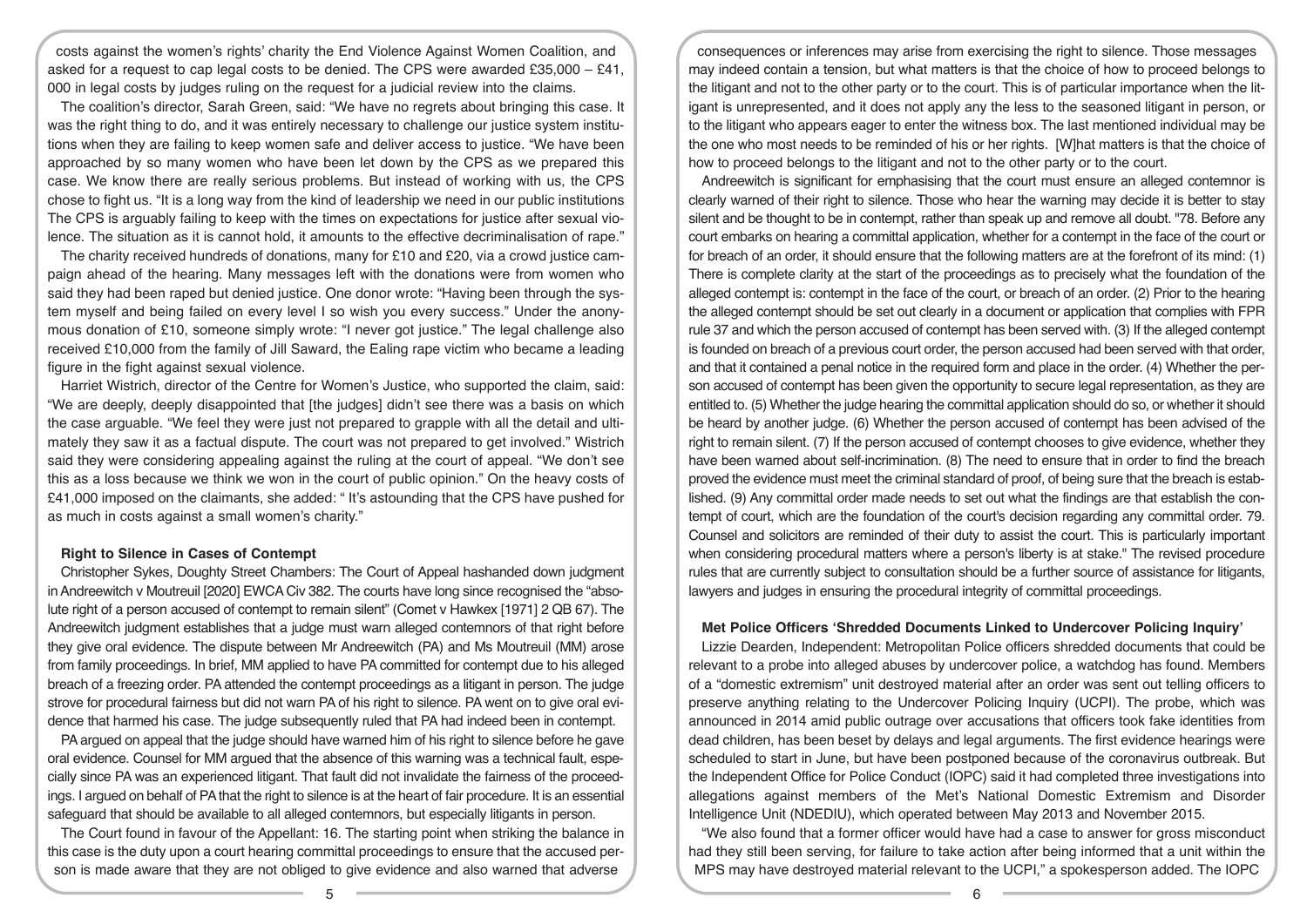found Scotland Yard had not been clear about what materials should be retained and did not bring its guidance "forcefully to the attention of officers" or use clear procedures in May 2014. The second investigation examined a complaint by Green Party politician Baroness Jenny Jones. She claimed that in 2014, the NDEDIU destroyed information relating to her after she made subject access requests in an effort to find out if she had been targeted with intelligence gathering. The IOPC concluded that there was "insufficient evidence that any of the subject officers breached the standards of professional behaviour regarding material related to Lady Jones", but said there were references to her on the unit's database. Lady Jones called the decision "infuriating" and accused the government of failing to hold the police to account, while giving them increased powers over coronavirus.

"My name should never have been on this database, nor should the names of thousands of other people who had broken no law and simply had beliefs that the police saw as radical," she added. "These investigations were hindered all the way by a lack of cooperation and there are numerous unanswered questions." Her barriester Jules Carey, of Bindmans, said the IOPC's findings would " further promote the view that this was a unit that was out of control". A third investigation found no evidence of allegations that NDEDIU staff sourced email passwords from counterparts in India and used them to unlawfully access and monitor email accounts of environmental activists and journalists. Sarah Green, regional director of the IOPC, said the watchdog "uncovered serious failings" in the NDEDIU. "It is extremely unfortunate that a number of former police managers have refused to engage with this investigation to provide evidence about what steps, if any, were taken to ensure the documents were preserved for the inquiry," she added. "The investigation had no power to compel them to do so, although the inquiry may do if it considers their evidence on these issues may be relevant."

A spokesperson for the Metropolitan Police said it had "provided every assistance to the IOPC throughout its investigation". The force said that when the UCPI was announced, officers and staff were notified of the need to preserve documents by email, an internal website and supervisor briefings. "We are fully aware of our legal obligations and duties in respect of assisting public inquiries, and we are not complacent in making sure staff and officers know what they should do with material which may be useful for an inquiry," a statement added. "The Met has provided over one million pages of documents to the UCPI since it was announced in 2014, and we will continue to cooperate fully." "We will take on board the IOPC's feedback around how the instruction to retain certain documents was communicated and enforced, and continue to review how we do this going forward to ensure the procedures are as robust as possible."

The inquiry was established more than five years ago by Theresa May, then the home secretary, amid public outrage over accusations that officers took fake identities from dead children, had relationships with campaigners and fathered children while undercover. In 2017, it revealed officers had been deployed to spy on more than 1,000 groups, political organisations and gangs. High-profile cases include that of Mark Kennedy, who spent years posing as an activist known as Mark Stone to infiltrate environmental campaigns. Other targeted groups include anti-war activists, animal rights organisations, the far right and far left, and anti-racism campaigners. The UCPI aims to investigate "serious and widespread concerns about the behaviour and the use of undercover police officers" stretching back to 1968.

The inquiry has not yet heard any evidence, amid pushes by police forces for hearings to be held in private and the identities of officers involved to be withheld. The first hearings were scheduled to start in June, but on Tuesday officials announced that they had been postponed

because of new government advice on coronavirus. They were to focus on officers and managers active in the Special Demonstration Squad between 1968 and 1982. Sir John Mitting, chair of the inquiry, said: "The majority of proposed witnesses from whom the inquiry would expect to hear at that time are in the group identified as being subject to increased risk from infection, and the necessary preparation for and attendance at a hearing venue would expose them to an unacceptable threat of infection." He said the inquiry's investigative work would continue, with the aim of holding evidence hearings in September or "as soon as possible".

## **Torture and 'Bribery': Extradition of Manchester Bomber's Brother**

Nazia Parveen, Guardian: It took more than two years for British diplomats to secure the extradition of Hashem Abedi, the brother of the Manchester Arena bomber, amid claims the UK government paid £9m in "bribery" aid and was complicit in his torture under Boris Johnson's watch as foreign secretary. Abedi, now 22, the younger of the two brothers, was arrested in Libya alongside his father, Ramadan, shortly after his older brother, Salman, carried out the attack on 22 May 2017. Counter-terrorism officers had been granted a warrant for Abedi's arrest – so he could face mass murder charges for his role in planning the deadliest terrorist attack on UK soil since the 7/7 bombings – but it would take them years to negotiate his extradition.

In closed court hearings, which could not be reported under UK law until the jury reached its verdict, the British government was accused of bribing Libyan authorities with a multimillion pound aid deal in return for Abedi's extradition. Abedi was finally extradited in July 2019, almost two years after Boris Johnson – the then foreign secretary – visited Tripoli and allegedly offered a £9.2mpackage to help Libya deal with the terrorist threat and tackle illegal migration. During the visit in August 2017, Johnson's second to the country in less than six months, he met the prime minister, Fayyez Al-Serraj, the foreign minister, Mohamed Siala, and the president of Libya's high state council, Abdurrahman Swehli. The four men discussed how the UK could support Libya in combating terrorism.

However, Abedi's barrister, Stephen Kamlish, told the Old Bailey in London that the aid money was a bribe to secure his client's extradition, and that the process had been illegal under Libyan law. "The British were effectively having to bribe the Libyans," he said. After their arrest, Abedi and his father were held by Rada Special Deterrence Force, the most powerful of Tripoli's militias, at its base at Mitiga airport alongside dozens of other terrorist suspects and fighters. With the jail being repeatedly attacked by rival militias trying to free their members, the race to extradite Abedi to the UK began.

In October 2017, the then British ambassador to Libya, Peter Millett, handed over extradition documents to the Libyan attorney general beginning the "long drawn-out process". One of the obstacles was that the extradition request was made under a treaty, signed during the Muammar Gaddafi era, which does not allow Libya to extradite its own nationals to the UK. One western source said Abedi had entered Libya on a British passport, and that Libya's justice officials had eventually decided he could be regarded as British and extradited within the terms of the treaty.

In an account reminiscent of episodes in which British security services were implicated in serious human rights abuses in the years after 9/11, Abedi claimed he was held in solitary confinement from the moment he was arrested. Shackled and blindfolded, he was allegedly forced to sign a 40-page confession with a fingerprint under "extreme duress". Officers from MI5 and MI6 visited him twice at the detention centre that his British lawyers described as "a torture establishment". His claims of torture were supported by medical evidence, including photographs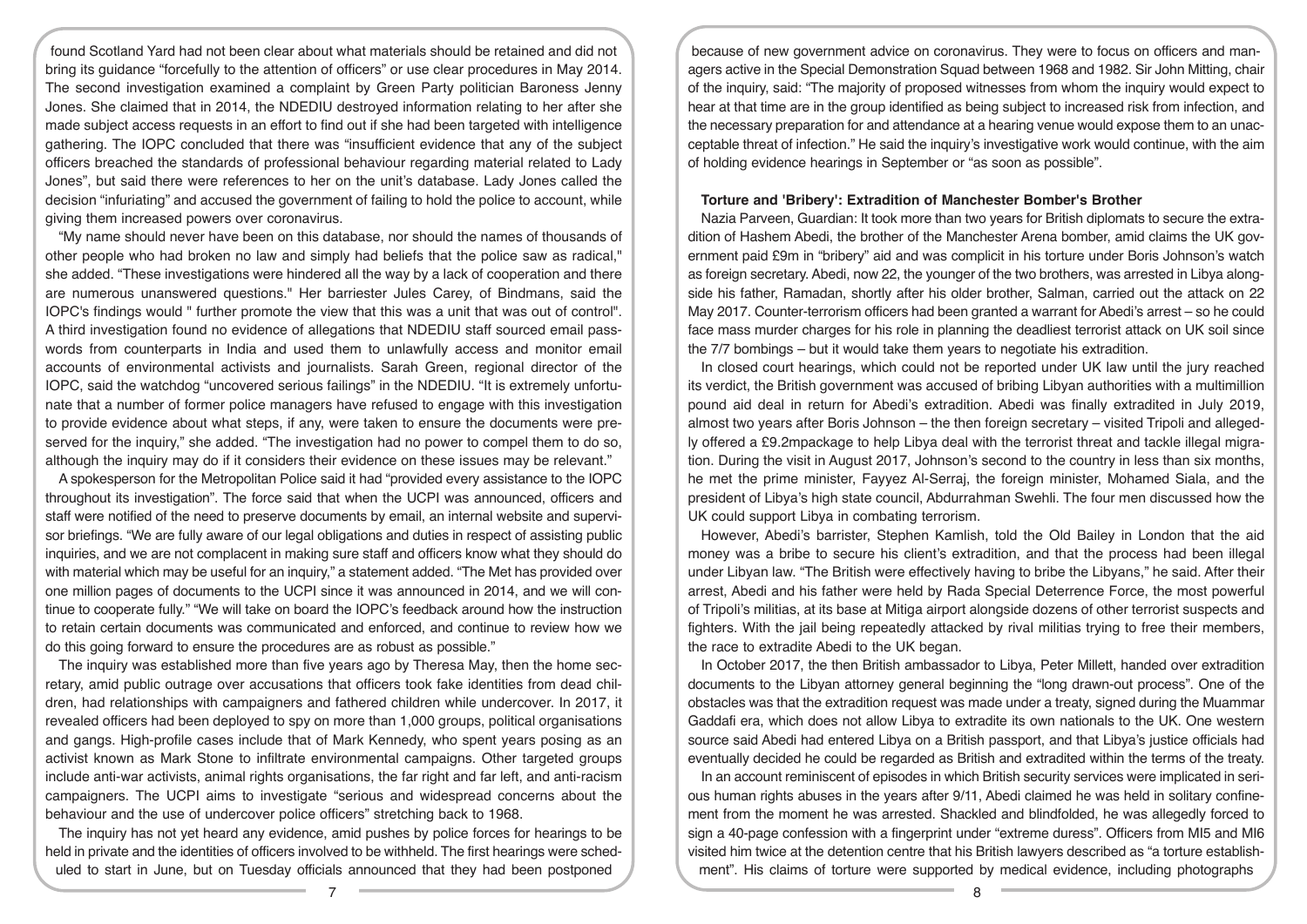taken by a British consular official showing marks on his back, arms and ankles. He is also said to have been taken from the detention centre to a clinic for treatment to a groin injury.

Kamlish said MI5 and MI6 must have known Abedi was being tortured but they continued to feed questions to his torturers on key aspects of the UK investigation. He said: "He was arrested the day after the bombing, and until the end of May he was asked questions about people in Manchester and addresses, none of which could have been known to his [Libyan] torturers – it would not have been possible. "They must have received the questions from either Operation Manteline [the name of the Manchester bombing investigation] or the security services or both. Those questions under torture went on for almost a month."

Abedi's older brother, Ismail, who remained in the UK, had alerted the British government that his sibling and father were being tortured in Libyan custody. At one point, Kamlish said, British intelligence officers questioned Abedi in the presence of members of the militia that was allegedly torturing him. After Abedi signed the confession on 23 June 2017 the worst of the torture allegedly ceased, the court was told. Kamlish alleged the extradition in conjunction with Abedi's torture amounted to an abuse of process and called for the trial to be halted. The prosecuting lawyers did not deny the allegation of British complicity in Abedi's torture but went on to successfully argue that his trial should proceed regardless of his treatment in Tripoli.

In the aftermath of 9/11, British intelligence officers were repeatedly implicated in involvement with intelligence agencies known to use torture, but these allegations were routinely denied by the government. However, the UK parliament's intelligence and security committee confirmed in 2018 that MI5 and MI6 officers had engaged in human rights abuses, but concluded these abuses were a historical issue. An apology was issued to a Libyan couple for the British security services' involvement in their kidnap and rendition to Tripoli, and a second Libyan family received an out-of-court settlement after bringing proceedings over MI6's involvement in their kidnap. Since 2017, a judge known as the investigatory powers commissioner has been responsible for reporting to the government on whether intelligence officers are following the appropriate guidance. However, his report covering the period when Abedi was allegedly being tortured raised no serious concerns.

## **Strippers are 'Workers' Not Independent Contractors**

UVW and Decrim Now are celebrating after a judge at an employment tribunal ruled that dancers in a London strip clubs Browns and Horns have worker status. Until now, dancers were misclassified as 'independent contractors', which means they had no access to even the most basic rights at work. The new ruling now opens the door for dancers to claim workers' rights such as paid annual leave, a guaranteed pay for all hours worked, the right to take maternity or sick leave without the risk of termination, protection against workplace harassment and the right to organise through a trade union. The club owners defended their claim that the dancers were not workers, but the tribunal rejected this claim.

Sonia Nowak, the claimant in this case, said: "I'm really happy about the ruling. I hope this is a great beginning for all dancers, who will now see that we can fight for our rights. In the current system, we followed club rules and instructions, but had no rights or protections. For example dancers had to pay a fine for missing a shift if they were ill or had no childcare and on bad days, dancers paid more in house fees than they earned in a whole shift. Accepting we are workers means that we can have the same rights as people in all other industries."

Shiri Shalmy, union organiser for the strippers branch, said: "This is a significant victory for the

strippers union and all workers in the gig economy. Our members, organising in strip clubs and pubs across the UK, are delighted by the ruling and inspired to increase their unionising efforts. We look forward to working together with the club owners on implementing the small adjustments that would make Browns and Horns the first workplaces where dancers have proper rights at work."

Ava Caradonna, an organiser with Decrim Now, said: "Decrim Now is delighted by this verdict – it is our first big victory for our legal strategy. Decrim Now has always seen sex workers' struggle for decriminalisation and safety as intertwined with workplace organising, and this verdict shows that when we organise, we win. Sex workers deserve workers' rights like all other workers, and these demands are increasingly unignorable".

Anna, a sex worker involved with Decrim Now, said: "This victory is so inspiring. Sex workers and other women are working together to create the Sex/Work Strike on International Women's Day, and to get this affirmation that sex workers are entitled to workers' rights in the final days before the strike will light a fire under our organising. With sex workers organising to claim rights such as maternity pay and protection against workplace sexual harassment, it should be clear that the struggle for sex worker rights is a workers' rights struggle and a feminist struggle". Decrim Now and the union work in close coalition, alongside other feminist groups, to campaign for worker status for all eligible dancers.

Sorce: Strippers Union United Voices of the World and sex worker advocacy group Decrim

## **Veronica Logan's Drugs Conviction Quashed Over 'Unfair' Police Questioning**

Scottish Legal News: A woman found guilty of being concerned in the supplying of heroin and speed after the drugs were found during a police search of her home has had her conviction quashed following an appeal. The Appeal Court of the High Court of Justiciary ruled that the sheriff erred in refusing a preliminary challenge to the admissibility of the evidence recovered because the police failed to caution the appellant before questioning her. Lord Menzies, Lord Malcolm and Lord Turnbull heard that the appellant Veronica Logan was convicted in September 2019 appellant was convicted on three charges of being concerned in the supplying of the controlled drugs Etizolam, Diamorphine and Amphetamine following a trial at Falkirk Sheriff Court. The evidence led against the appellant comprised the recovery of quantities of these drugs with a minimum value of around £32,000 at her flat at 22 Douglas Street Bannockburn on 4 February 2019.

However, prior to her trial the appellant raised a preliminary issue under section 71(2) of the Criminal Procedure (Scotland) Act 1995 objecting to the admissibility of the evidence. The court was told that on 27 January 2019 an anonymous call was made to Police Scotland by a male caller, who reported that he had been called by a female named Veronica 20 or 22 Douglas Street, Bannockburn asking for his help, stating that she had been forced to house £250,000 worth of valium in her house.

Attempts by officers to test the veracity of the information conveyed by the anonymous caller were unsuccessful and senior officers concluded that the source of information was insufficiently reliable to request the procurator fiscal to seek a search warrant. In these circumstances two uniformed officers came to be tasked to visit the accused to enquire after her welfare and if she was being coerced into criminality against her will.

The evidence accepted by the sheriff was that after the two police officers were invited to join the appellant in her bedroom, where one officer told her that they were there to check on her welfare as they had received information that she was being coerced into holdings drugs against her will. She was asked whether by the other officer she was being coerced into storing drugs, to which she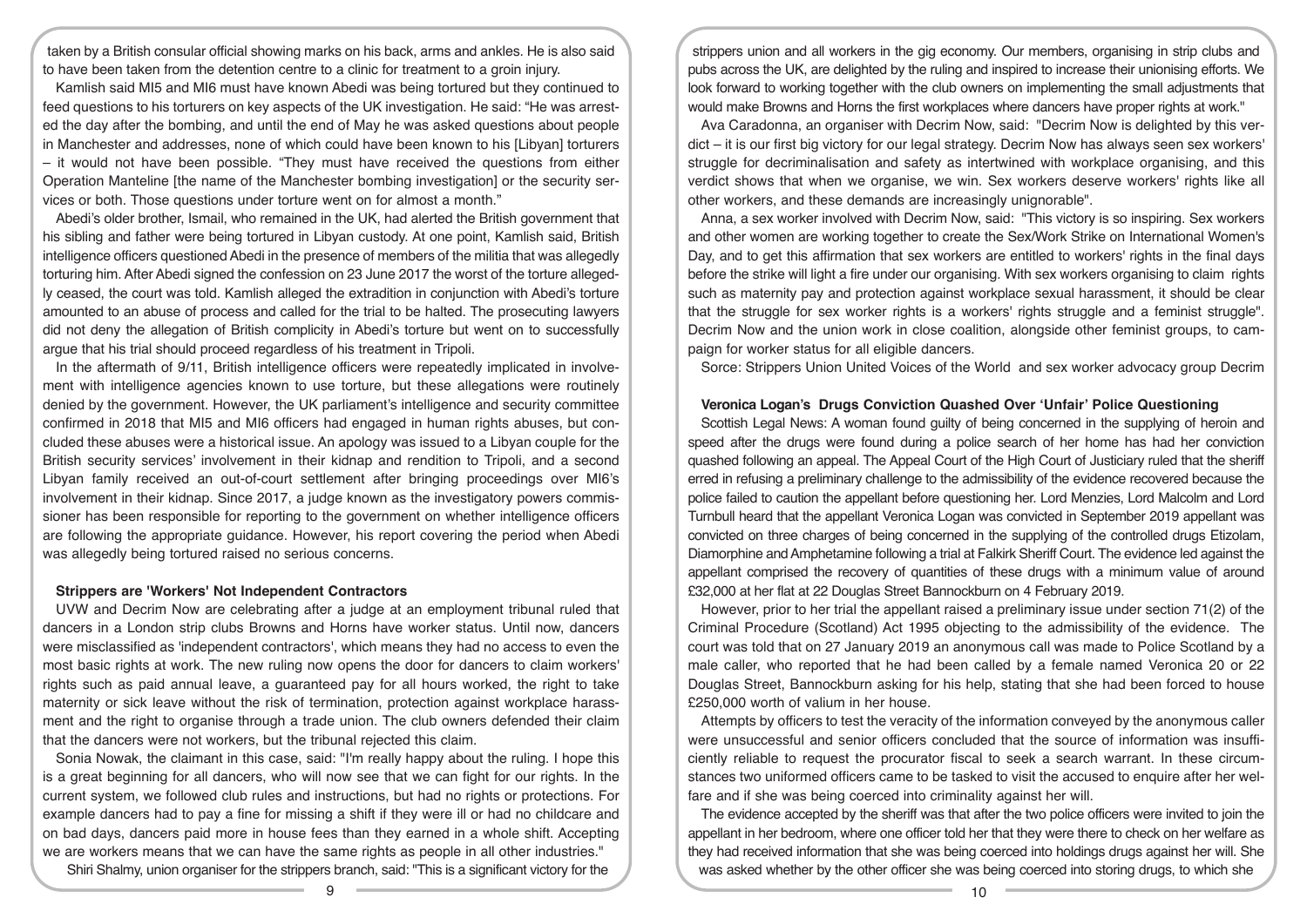replied: "That's not the case". The officer then said: "We are not here to get you into trouble, are you being coerced into doing anything, will you be honest with us so we can help you?" The appellant didn't answer but became visibly upset, following which the officer said: "I'm getting the impression you want to tell us something, are you being coerced into storing drugs?"

At this stage the appellant said she had two bags while pulling the cover off two bags on the floor and lifting them up onto the bed, and the officers could see that they contained white tablets. At that point the appellant was cautioned, said nothing incriminating, was arrested and taken to Falkirk Police Station. Thereafter the officers obtained a search warrant and the formal recovery of the items took place. At the trial, the only evidence led was in the form of a joint minute of agreement which set out that the various controlled drugs were recovered from the appellant's property in the course of a search carried out under warrant on 4 February 2019 in her presence. The joint minute having been read, the sheriff directed the jury that they were required to find the accused guilty, which they duly did.

The appellant appealed, arguing that the evidence as to the comments made by the appellant and the evidence recovered as a result of what she said was "inadmissible" and the sheriff "erred" in refusing to uphold the preliminary issue minute. It was submitted that the evidence which the sheriff accepted made it plain that the appellant was suspected of being involved in criminal activity by the police prior to their arrival at her home, meaning she ought to have been cautioned before being questioned at all.

Furthermore, it was submitted that the officers "deliberately misled" the appellant as to the purpose of their questions, having contended that they were there to help her and not to get her into trouble, when the reality was that when she confirmed their suspicions she was immediately arrested. In the whole circumstances it was argued the evidence ought not to have been admitted as it was obtained in circumstances which were "unfair" to the appellant Allowing the appeal, the judges ruled that the sheriff "erred" in his assessment of whether or not the evidence objected to was admissible.

Delivering the opinion of the court, Lord Turnbull said: "In our opinion, the combination of a failure to caution the appellant at any stage and the encouragement given to her to respond upon the premise that the police officers would provide her with help, resulted in unfairness such as ought to have led to the objection being upheld. The appeal shall be allowed and the appellant's conviction quashed."

## **Surrealism of the Information War**

*Gilbert Mercier, Junkie Post:* The flow of knowledge and information is commonly considered the main vector of humanity's progress through history. One would think that in our era, which is rightly called the time of the information super-highway, the sheer mass of information available to all humans, anywhere at any given time, would have exponentially increased our understanding of our world and each other. This is, however, not the case. As a matter of fact, paradoxically, one can easily argue that an overload of information has made the majority of people not more but less knowledgeable, less critical, more isolated, and more alienated from themselves and each other. The control and manipulation of narrative in the era of the information war has created a universal malaise that reaches even basic human issues such as masculine-feminine identities.

Well-compensated propagandists package information and ideas like products for mass consumption. The advance of technology was supposed to free mankind; instead it has created invisible chains. The fact of being constantly wired is an assault on our free will and

cognitive functions, which behavioral information warriors study and harvest, to put them in giant blenders where all comes out inoffensive and predictable. The goal is to turn the rich and diverse human experience into a tasteless and colorless intellectual mush, and then make it palatable with artificial additives. Foie gras is considered a French gastronomic delicacy. It is nevertheless a form of cultural perversity. In the process, the geese are force-fed, to provoke a cirrhosis of their liver. In many ways, the gatekeepers of mainstream information use the same force feeding technique with people's brains.

Unless people tightly lock themselves mentally into the delusions of dogmas, either religious or ideological, and seek comfort in a universe of magical thinking, the truth is never an absolute. This being said, in order to allow an acceptable level of conviviality in human society, thinkers should seek truth in the subjective reality while knowing that the holy grail of pure truth is the ultimate lie. If one would be so naive or foolish enough to think he has found the absolute truth, looking at it would be like staring straight into the sun at midday, without shields and with eyes wide open, for a full hour. In the process, the believer of absolute truth would go blind.

For anyone who is neither blind nor fully color blind, the distinction between a red object and a green one is not only instantaneous but also unquestionable. The difference between green and red is not open to interpretation or debate. It is in the rare realm of tangible facts. Staying in the field of the color spectrum: all hues of green in the natural world are a secondary color that can be obtained by mixing the primary colors yellow and blue. Green can be argued endlessly to contain more yellow than blue, or vice versa, as well as a fraction of black, white, or brown to alter the shades and tones. In nature or on an artist's palette, there are countless shades of green and our perception of these shades, while it can be analyzed and quantified scientifically, is largely subjective.

Colors, just like words, have an emotional impact. Hospital walls and other medical facilities are often painted in light tones of greenish-blue, for their soothing effect on people. Bright red has the opposite impact. It is used to attract maximum attention either from traffic lights, bull fights or firetrucks. And so greens are the calming hues of nature and relaxation, whereas reds are synonymous with alarm, blood, excitement, and sometimes the anger and urgency of an adrenaline rush, as illustrated by the popular expression "seeing red." The near-infinite range of the color spectrum is similar to the countless narratives expressed by languages. In linguistics, words and their clumsy or astute associations are used to convey information or emotions. Like colors, words carry messages, fragments of information that impact people differently and cannot be objectively quantified. It's all "in the eye of the beholder."

One can make an analogy between the false notion of an absolute truth and the vanishing point in a perspective drawing. A vanishing point is an optical illusion, just like the concept of pure truth is a cognitive illusion. In our surreal predicament of fake-news for some, which are true-news for others, it is as if we have moved into an absurd and nightmarish three-dimensional drawing with a multitude of vanishing points designed by the generals of the global information wars.

The people who conduct the information war are numerous. They can be the global media moguls like Rupert Murdoch; the journalists employed by corporate entities or governments; the policymakers who build a considerable influence within countless so-called think-tanks; the elected politicians and their cohorts of advisers and lobbyists; the super-rich businessmen, philanthropists in their own eyes, such as Bill Gates, Jeff Bezos, Bob Mercer, George Soros and Pierre Omidyar, who want to impact world affairs; and even show-business celebrities. All have deep pockets and want maximum impact in the fight to shape the discourse and steer public opinion, often globally, in the directions that suit their specific needs.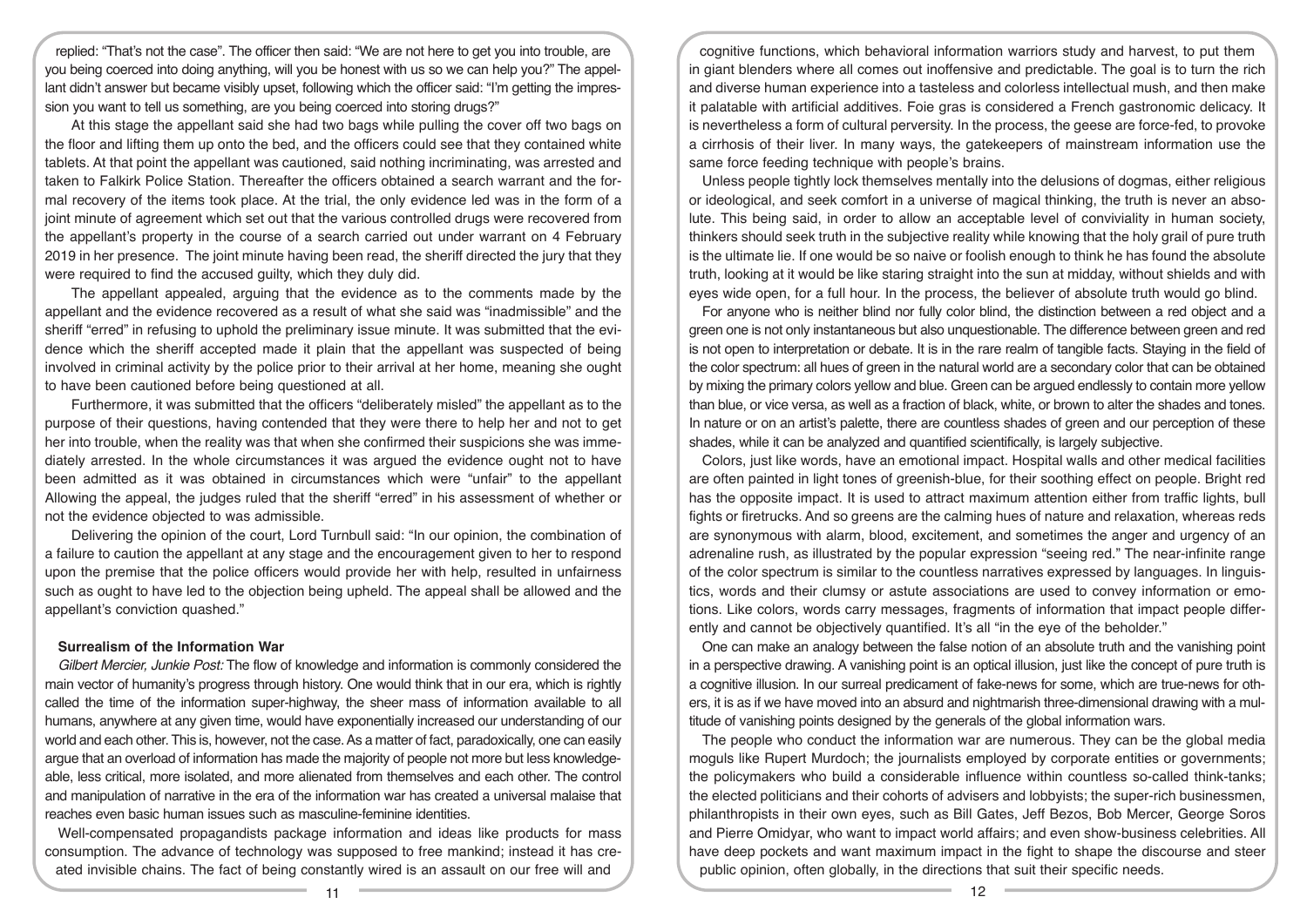Unless they are ideologues, the information warriors are mercenaries. Therefore it is money that shapes the global mainstream discourse in television, radio, newspapers and social media. Independent or dissident narratives are generally squashed by a lack of public exposure. The money talks and writes as the viewer-readers, hypnotized by a multitude of screens, become mere consumers to be sold, convinced, or subliminally seduced into a specific mindset. The job of the information warriors is to observe, condition, and predict behaviors. In this massive brainwash of the public, big money is at the same time the washing machine and laundry detergent.

Gates and Soros openly sponsor the prime fake-left publication, The Guardian; Bezos owns The Washington Post; and the Murdoch press empire's crown jewel is Fox News. Other information warriors who claim to know the truth are on the fringe, at least in appearance. This is the case for media provocateur Alex Jones, who has claimed in court to be a performance artist, but who is nonetheless adulated by millions worldwide and treated like a Guru of truthful information. Jones runs, with his trademark manic energy, the raucous populist far-right conspiracy-theory laced Infowars. Mercer's money gave birth to the populist far-right site Breitbart. Meanwhile Omidyar sponsors the soft-left, so-called progressive publication, The Intercept. All these lead information warriors want to take as many people as will follow them to their own vanishing points, on a journey towards their illusionary truth.

In their confusion and thirst for truth, people get caught like flies on tasty propaganda glue. The intricate labyrinths built by the information warriors prevent the real discourse, which should be about how to survive the imminent systemic collapse of global capitalism. It cannot be otherwise when global corporate imperialism itself controls the discourse worldwide. Hypnotized by a myriad of vanishing points, humans might be on a course to vanish.

## **Coronavirus Aka Covid-19 A Panic Pandemic?**

When President Donald Trump at his daily press conference on Wednesday 18 March 2020 used the phrase " ••• the Chinese flu" it was a déjà vu moment. In 1919 it was the then US President who called the flu epidemic that killed 50 million people worldwide the "Spanish Flu" only because it killed the leading member of Spain's Royal. Family. The so-called "Spanish flu" originated from a farm in Kentucky, USA and a farmworker who joined the US Military and took it to the trenches in France.

If anything, it should have been the "American Flu", but that would not have been good for the US Public Relations Machine post World War One.

Prime Minister Boris Johnson in his press conference on Thursday 19 March 2020 gave a semblance of Pandora's Box saying that "we can beat this flu thing in 12 weeks if all pull together and follow the direction of our experts."

As of Thursday, 19 March 2020 worldwide, there are some 207,000 retarded cases of Coronavirus and just over 8,600 deaths. Most of the deaths are in China, Italy and Spain. What is interesting to note that in, the whole of the African Continent, there are only 640 recorded cases and zero deaths. Of course, that figure might change, but it seems that Covid-19 is attracted to China, Italy and Spain. There are recorded cases in both the United Kingdom and the United States of America, and the mortality numbers are unfortunately rising. However, China, Italy and Spain are bearing the brunt of the 'attack'.

There are just under 8,000,000,000 people in the world. And a virus that has inhabited to date 207,000 in under three months should not be of any real concern.

Consider the facts and figures: - Since January 2020 deaths from Tuberculosis has been placed· at 314,000, deaths from HIV/AIDS. has been placed at 154,000, deaths from

Seasonal Flu has been placed at between 58,000 - 130,000, deaths from Malaria has been placed at 80,000, deaths from Coronavirus is 8,600

When one considers the facts and the evidence, as opposed to conjecture and speculation, the question that requires an immediate reply from all governments is simple: why all the panic? The advice from experts are relatively easy to follow: \* Move around as much as possible in your' house or garden \* Get fresh air regularly but do not leave your house \* Drink plenty of water \* Take paracetamol to "alleviate" the symptoms \* Stay busy with activities in the house \* Clean your toilet thoroughly each time you use it Those instructions do not seem to be from any kind of illness. Infection or disease that can remotely cause: \* Europe USA/Canada to close its borders \* Suspend flights worldwide \* Keep citizens worldwide in a form of home detention \* Wipe the Stock markets worldwide \* Close all sports worldwide

Burt Bacharach wrote: *"What's it all about Alfie? Is it just for the moment we live?"* 

What is known about Coronavirus that has achieved such a turmoil with journalists using superlatives galore in the damages caused by this virus?

What are required are facts and not scare stories. It is evident from the facts that tuberculosis kills many more people than Covid-19 because the deaths reported are from 9 January 2020. What is actually known about this crown-like pipsqueak that has placed the entire world on hold?

Corona is Latin for Crown, and the coronavirus is aptly named because when the virus is, viewed using electron microscopy, crown-like spikes are protruding from its surface which literally 'snatch' human cells. Once in the grip and bound to the cell, the spikes uncoil puncturing the cell wall so the virus can enter. Once in the cell, the virus releases a fragment of genetic material called ribonucleic acid (RNA), and the infected cell then responds by making proteins that foil or frustrate the immune system's attempts to attack it and as the infection progresses the cell machinery is ambushed and forced into making copies of the virus. They then target the protein molecules that make up the spike. The virus is hard to provide conventional vaccines such as those for Ebola and Zika because Covid-19 mutates rapidly. That is why flu vaccines have a seasonal lifespan.

What scientists have developed leads to the production of an essential vaccine which can be quickly, easily and cheaply tweaked to combat the genetic information from any newly emerged virus. In theory, it should thus be relatively easy to find a solution, and it follows that as President Trump has announced a miracle has happened. So, what is this miracle and all in record time?

The Sar's virus raged through, yet again, China in 2002-2004 and the Mers virus raged through Saudi Arabia in 2012. China and Saudi Arabia? Investigative journalists will have to look at the relationship between China-USA/UK in 2002-2004 and Saudi Arabia-USA/UK in 2012. Many questions will require proper explanations after proper research is carried out.

In 2002 when another strain of coronavirus (yes- it has been around a long time) it took almost two years for the U.S. health officials to start human testing for a vaccine. No one asked why the USA should want to look for a vaccine when Sar's was limited mostly, if not solely, to China. Could it be that the USA sought to profit on a calamity?

Why such interest in vaccines? What is a vaccine? Well, a vaccine works by pushing the body's immune system to recognise micro-organisms, including bacteria and viruses that cause disease. What a vaccine does is it tricks (defrauds if necessary) the body into thinking it is under attack. As with most vaccines, a dead or live form of the virus is grown inside living cells in a laboratory, then introduced into the body by injection. The immune system recognises the virus as "enemy" and creates extra proteins called antibodies to fight it off. If then a real virus attacks the body it is ·instantly recognised and attacks it.